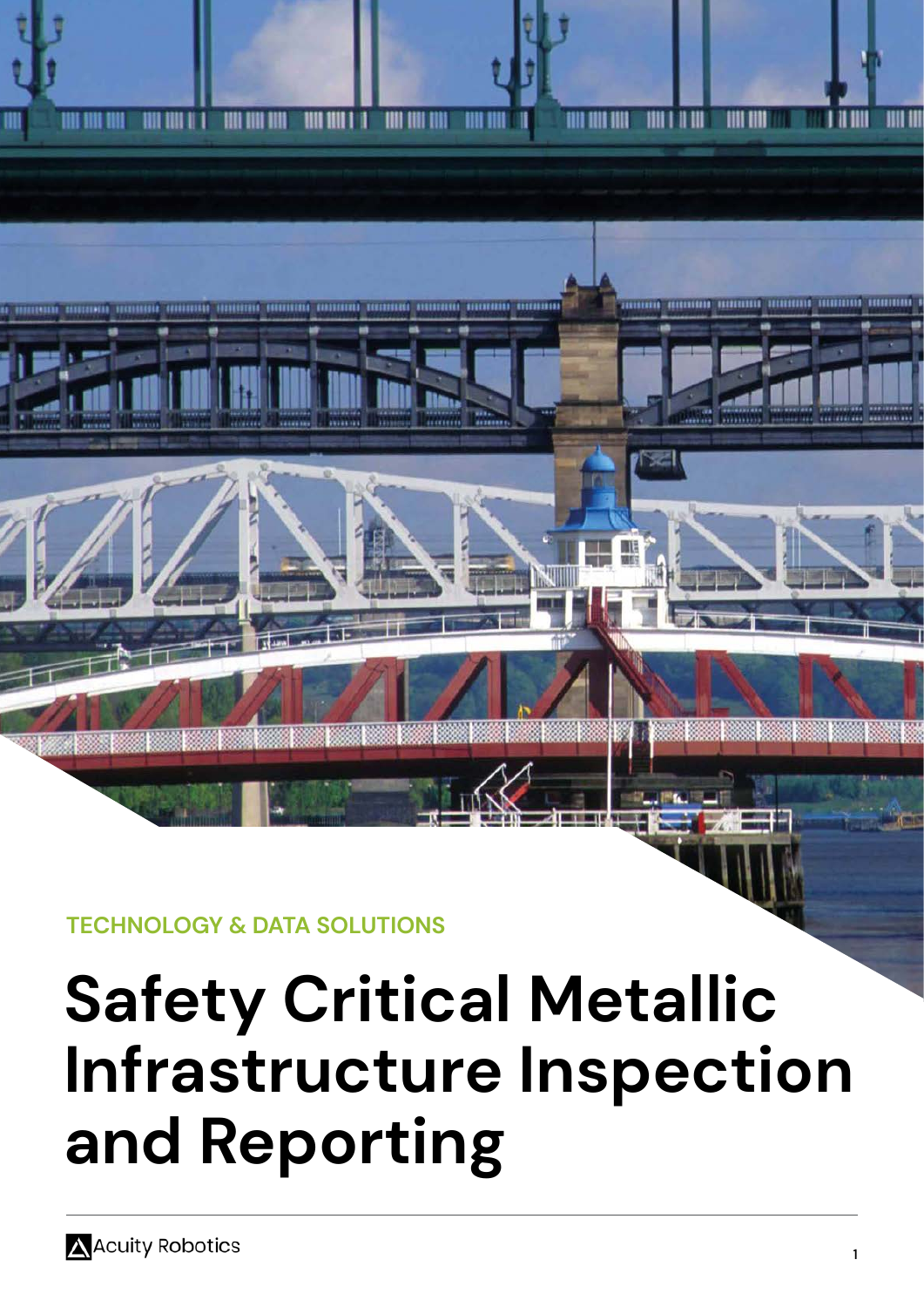# **A Unique Robot Driven Infrastructure Inspection and Reporting Solution**

Acuity Robotics is a spin out of the University of Leeds Real Robotics laboratory at the National Facility for Innovative Robotic Systems, one of the world's leading robotics universities. We have world-class expertise

in the delivery of remote data capture and analysis on metallic structures using the world's smallest untethered robots.



Lightweight, untethered and small robots that can access hard to reach places on live infrastructure



Live image feed, analysis and smart reporting on infrastructure alongside an inspection management system Advanced data analytics through Machine



Multifunctional camera and sensing options for internal and external inspection



Learning and Artificial Intelligence to create predicative maintenance schedules

## **Our Robots**

### Internal inspection

Stoat is our smallest robot. With four wheels, Stoat, is operated remotely (untethered) transmitting low latency video at 28ms at 720P resolution to head mounted goggles for real time analysis and navigation along with a LED lights for inspecting internal pipework.

### **STOAT SPECIFICATION**

Weight – 1.6kg

Size (LxWxH) – 185x130x175mm

Camera – 1080p HD, thermal

Sensor – IMU

Operational distance – up to 500M

Untethered

Real time data link to operator

Structure types – internal/external monopoles, pipes and ducting

All weather operation

Battery life (rechargeable) – 2600mAh Li-Ion (30 mins)

Tele operated (heads up display)

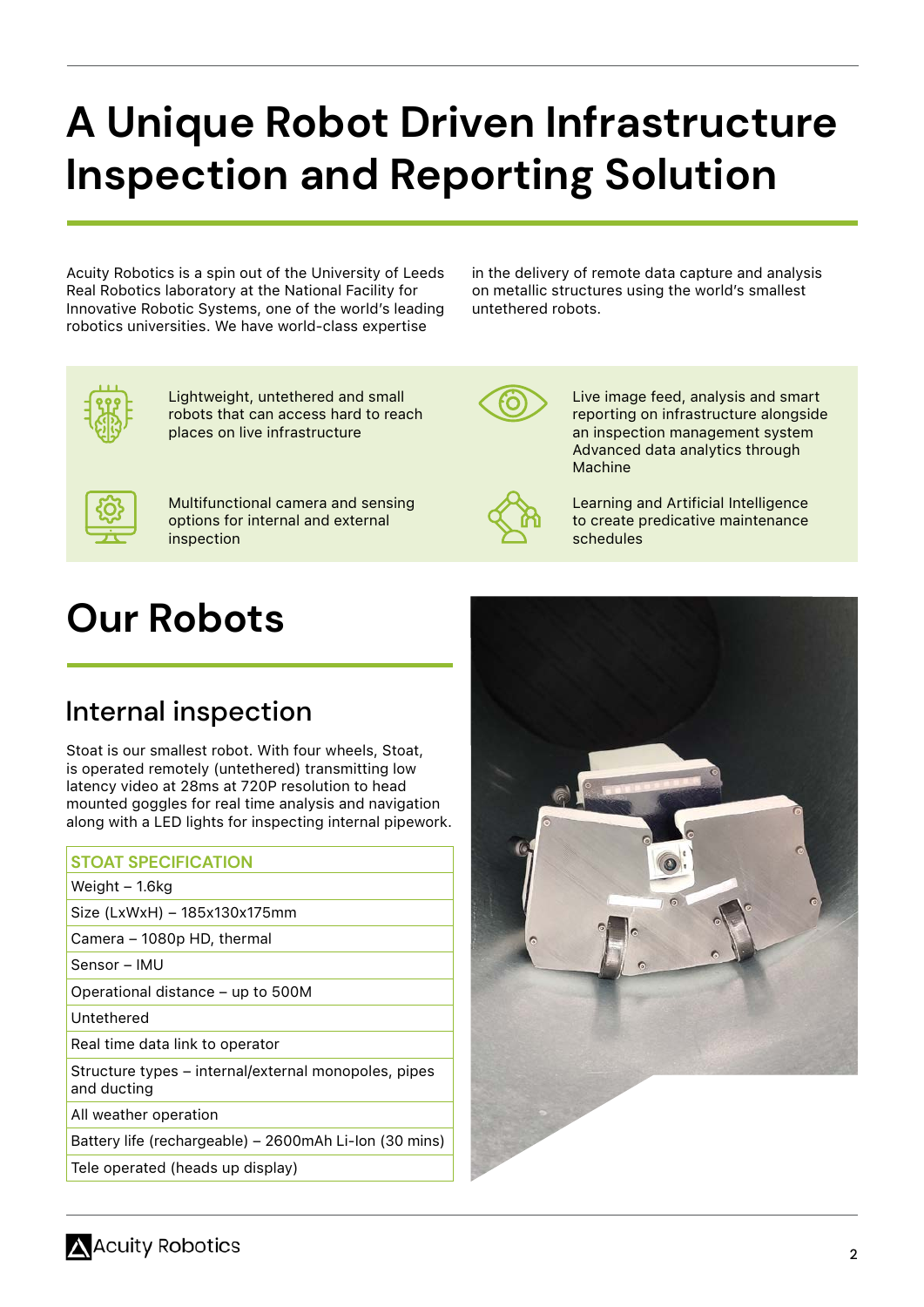

### External Inspection

Squirrel, our largest robot, is highly manoeuvrable with six-wheel drive and a coupled super dexterous camera turret. It provides a remote operator an unparalleled vantage point to inspect the surface of structures and surroundings. Squirrel has payload options such as metal thickness sensors, thermal and depth cameras.

### **SQUIRREL SPECIFICATION**

Weight – 4.1kg

Size (LxWxH) – 400x180x170mm

Camera – 1080p HD, thermal

Interchangeable sensors – EMAT, IMU

Operational distance – up to 500M

Untethered

Real time data link to operator

Structure types Monopoles, telescopic poles, wind turbine tower, ducting, pipes

All weather operation

Battery life (rechargeable) - 4200mAh Li-Ion (70 mins)

Teleoperated (heads up display)

### Our Infrastructure Data Reporting and Analytics Solution

ARIID (Acuity Robotics Infrastructure Insights Dashboard) is a is a Cloud based asset management tool for robotic data capture that provides smart reporting to manage inspections and enable predictive maintenance schedules.

ARIID is the online portal where our robotic inspection data is ingested, stored and processed to produce detailed inspection reports.

Asset managers can also instantly see and monitor the health of their infrastructure for improved decision making.

### **ARIID SPECIFICATION**

Structured relational database and inspection/asset management tool

Concise and intuitive report generation and sign off

Single or multiple structures analysis

Machine learning capability for insights on micro and macro data

Improved decision making for maintenance through digital twin creation

Exportable data. API enabled for direct feeds or cloud applications

Secure data management